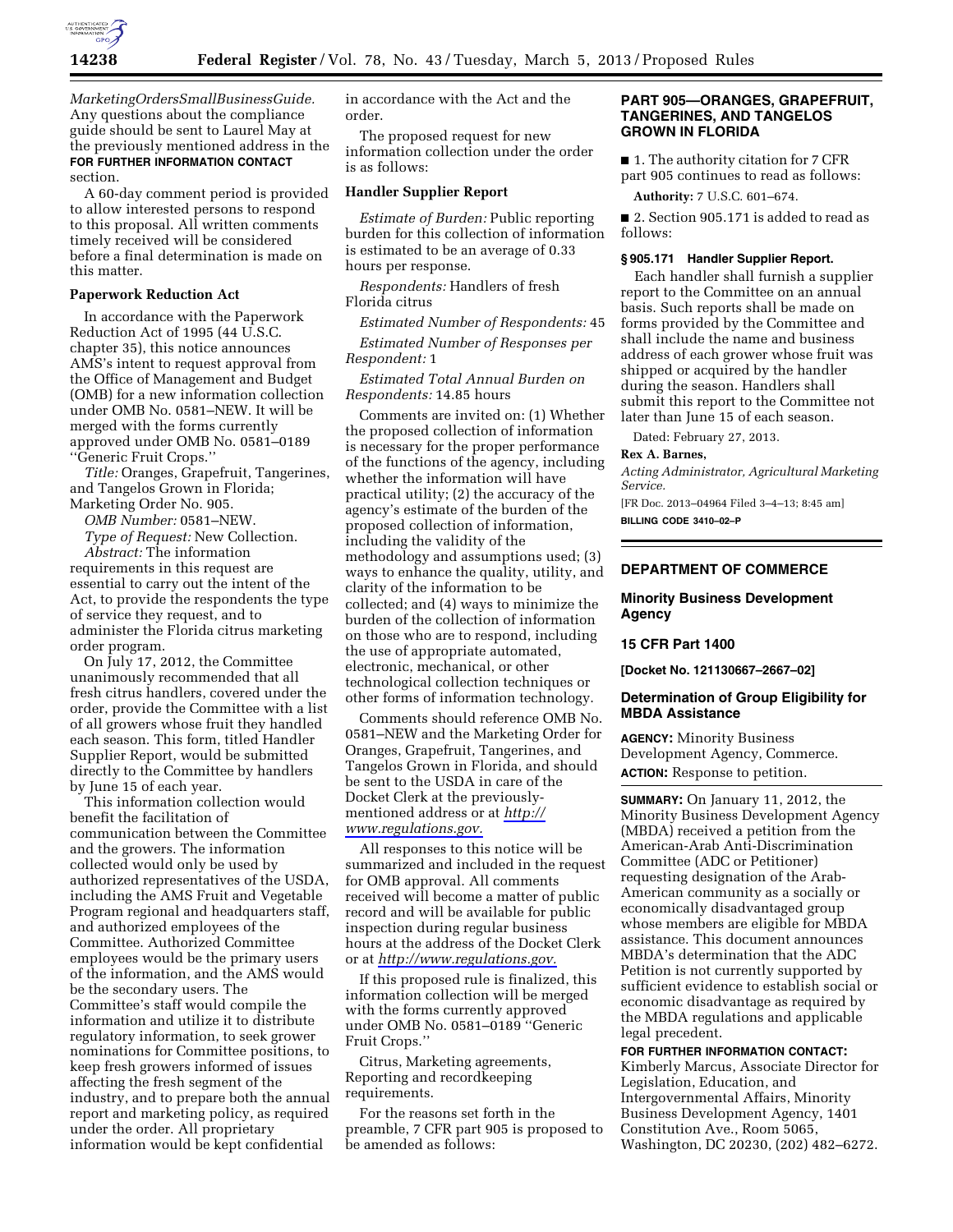**SUPPLEMENTARY INFORMATION: Pursuant** to Executive Order 11625 (E.O. 11625), MBDA provides management and technical assistance to minority business enterprises (MBEs) through its services and programs. A minority business enterprise for purposes of E.O. 11625 is defined as a business owned or controlled by one or more socially or economically disadvantaged individuals.1

E. O. 11625 and subsequent MBDA regulations have designated the following groups whose members are currently considered socially or economically disadvantaged and therefore eligible to receive MBDA assistance: 2 Blacks, Puerto-Ricans, Spanish-speaking Americans, American Indians, Eskimos and Aleuts, Hasidic Jews, Asian Pacific Americans, and Asian Indians.3 In order for a group to become eligible for MBDA's services, the group must submit a petition to MBDA demonstrating, by a preponderance of the evidence, that the group is socially or economically disadvantaged.4

On May 30, 2012, MBDA published a notice of proposed rulemaking and a request for comments in the **Federal Register** announcing receipt of a petition from the ADC seeking designation of Arab-Americans as a socially or economically disadvantaged group and requesting public comment on this designation.5 In particular, the notice requested comment on and evidence concerning the extent to which Arab-Americans are economically disadvantaged. Comments were accepted from the public for a 30 day period until June 29, 2012, and were posted with the petition on MBDA's Web site.

In response, the Agency received 37 comments. Of these comments, 19 were in support of ADC's petition, while 13 expressed opposition, and five were disqualified for use of offensive or derogatory language. After careful

5Petition for Inclusion of the Arab-American Community in the Groups Eligible for MBDA Services, 77 FR 31,765–31,767 (May 30, 2012). If the applicant has submitted a Petition for formal designation as a socially or economically disadvantaged group, ''the Department of Commerce will publish a notice in the **Federal Register** that formal designation of this group will be considered'' requesting comments that will help in making a final determination. *See* 15 CFR 1400.5. MBDA extended the deadline for making its decision until March 1, 2013. *See* Petition for Inclusion of the Arab-American Community in the Groups Eligible for MBDA Services, 77 FR 72254 (December 5, 2012).

review of the application and comments as well as independent research, MBDA has determined that the Petition is not currently supported by sufficient evidence to prove the necessary elements of social or economic disadvantage within the specific requirements of 15 CFR 1400.4(a) of the MBDA regulations and applicable case law.

### **Procedural Requirements for Determination of Group Eligibility for MBDA Assistance**

A group applying for designation as socially or economically disadvantaged within the meaning of the MBDA regulations must submit a written application to the Minority Business Development Agency containing a statement of request, a detailed description of the applicant group delineating sufficiently distinctive traits of its members, a brief summary of the submission, a narrative description of documentation in support of the claim, and a conclusion.6 Along with an adequate petition, MBDA must consider the comments received and may also consider any additional information gathered by the Agency from independent research.7

On January 11, 2012, the ADC filed a petition on behalf of the Arab-American community, requesting that MBDA designate Arab-Americans as a socially or economically disadvantaged group. The Petition defines the Arab-American group as persons who can trace their ancestry to one of the Arabic-speaking countries or areas of the world categorized as Arab countries.

According to the Petition, these countries include, but are not limited to: Algeria, Bahrain, Djibouti, Egypt, Iraq, Jordan, Kuwait, Lebanon, Libya, Mauritania, Morocco, Oman, Qatar, Somalia, Saudi Arabia, Sudan, Syria, Tunisia, United Arab Emirates, and Yemen.8 The Petition included Census data showing 1.2 million Americans who report Arab ancestry.9 The Petition also includes a description of unique cultural and ethnic traits such as common Arabic language, traditional

music, unique food, as well as an Arab-American press catering to this community.

As required by its regulations, MBDA published the Petition in the **Federal Register** for 30 days and requested general comments and comments on specific social and economic issues related to Arab-Americans. This is the first time that MBDA has considered the inclusion of a group on the basis of racial or ethnic classification under the regulations set forth in 15 CFR 1400.1 through 1400.6 MBDA published several notices extending the time period for making a decision in order to consider fully the issues presented by the Petition, to conduct independent research, and to consider the implications of relevant legal precedent.10 These issues are addressed below.

# **Substantive Requirements for Group Eligibility**

For a group to become eligible for MBDA's services, it must submit a petition to MBDA demonstrating, by a preponderance of the evidence, that the group is socially or economically disadvantaged. The regulations at section 1400.2(b) define socially disadvantaged persons as ''persons who have been subjected to cultural, racial or ethnic prejudice because of their identity as members of a group without regard to their individual qualities.'' Section 1400.2(c) of the regulations defines economically disadvantaged persons as ''persons whose ability to compete in the free enterprise system has been impaired due to diminished capital and credit opportunities because of their identity as members of a group without regard to their individual qualities, as compared to others in the same line of business and competitive market area.'' The petition must prove that the social or economic disadvantage has produced impediments in the business world for members of the group which are not common to all business people in the same or similar business and marketplace.

The regulations also set out several nonexclusive categories of evidence that will be considered including: national income level and standard of living statistical data; evidence of employment and educational discrimination; evidence of denial of access to educational, professional, and social organizations; the kinds of business opportunities available to members of the group; the availability of capital, technical, and managerial resources;

<sup>1</sup> 15 CFR 1400.1(b) (1984).

<sup>2</sup>*See* Executive Order 11625, sec. 6 (1971); 15 CFR 1400.1(b) and (c) (1984).

<sup>3</sup> 15 CFR 1400.1(b) and (c) (1984).

<sup>4</sup> *Id.* at § 1400.4(a).

<sup>6</sup> 15 CFR 1400.3 (1984).

<sup>7</sup> *Id.* at § 1400.5. 8American-Arab Anti-Discrimination Committee Petition for Determination of Group Eligibility for MBDA Assistance (filed, January 11, 2012) at 3 (ADC Petition or Pet.). The Petition also includes Palestinian-Americans within this group.

<sup>9</sup>Pet. at 4 (citing Arab American Institute, *Demographics: Religion (2002 Zogby International Survey), [http://www.aaiusa.org/arabamericans/22/](http://www.aaiusa.org/arabamericans/22/demographics) [demographics](http://www.aaiusa.org/arabamericans/22/demographics)* (last visited December 30, 2011)). *See also* De la Cruz, G. Patricia and Brittingham, Angela. *US Census Bureau Census 2000 Brief, The Arab Population: 2000* (December 2003) *available at [http://www.census.gov/prod/2003pubs/c2kbr-](http://www.census.gov/prod/2003pubs/c2kbr-23.pdf)[23.pdf.](http://www.census.gov/prod/2003pubs/c2kbr-23.pdf)* 

<sup>10</sup>*Adarand Constructors, Inc.* v. *Pena,* 515 U.S. 200 (1995).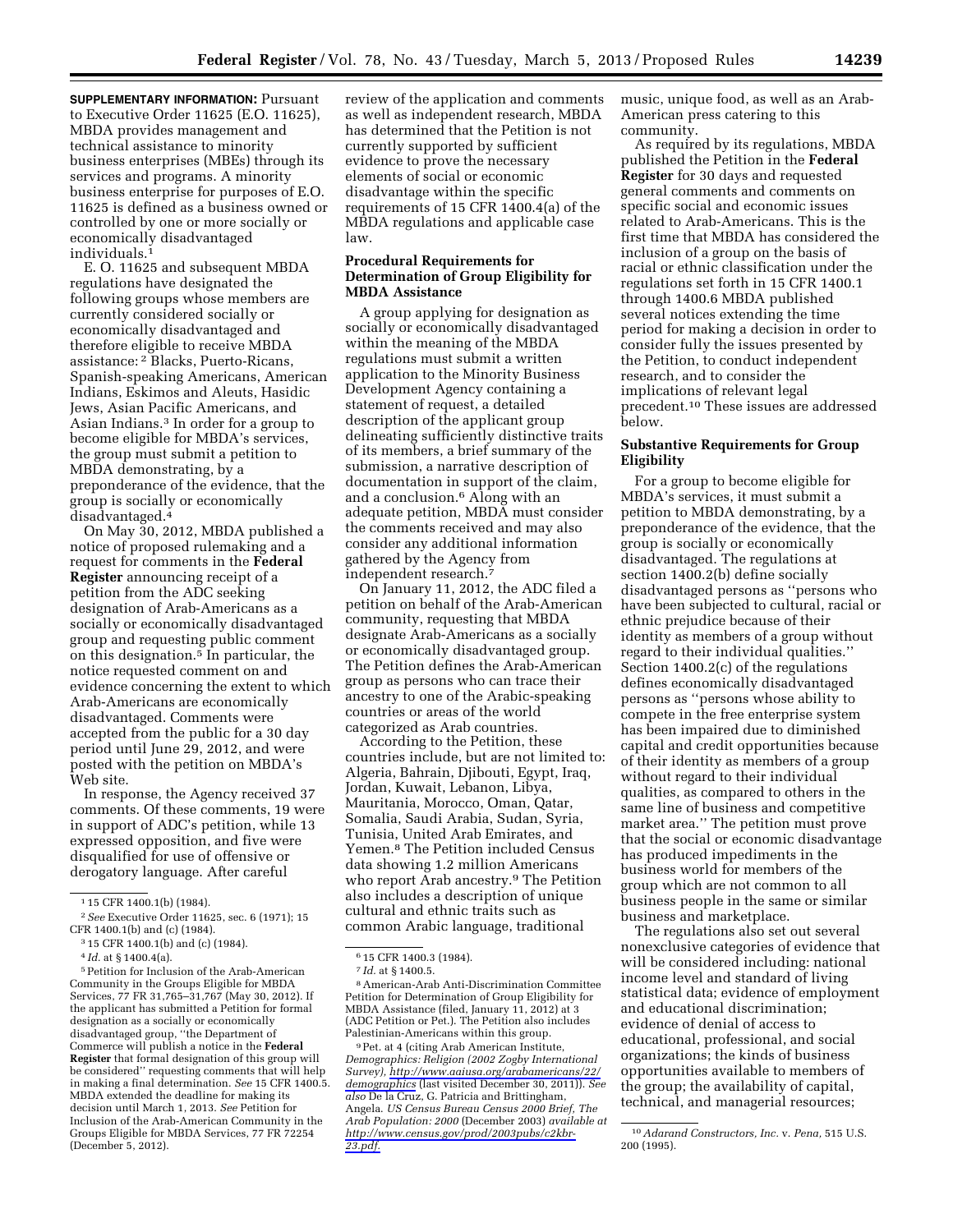and any other evidence of denial of opportunity or access to those things that would enable successful participation in the American economic system.11 While the petitioner has the burden of providing sufficient evidence to meet the standard, MBDA as trier of fact may gather additional information which supports or refutes the group's request. $12$ 

Since the promulgation of the MBDA regulations, the U.S. Supreme Court issued its opinion in *Adarand* v. *Pena,*  which applied strict scrutiny to government programs that rely on racial classifications.13 To the extent that it applies, strict scrutiny analysis requires that in order to meet a constitutional challenge, the program must serve a compelling government interest and must be narrowly tailored to serve that interest. Courts have repeatedly found that the government has a compelling government interest in rectifying past discrimination caused by the government and in not passively participating in private systems of discrimination. To establish that compelling interest, the government must show a strong basis in evidence that a race based program is necessary to remedy racial or ethnic discrimination. Courts usually rely on a showing that includes statistical evidence of underrepresentation or underutilization in finding that the ''strong basis in evidence'' standard has been met. Therefore, to ensure that its programs meet constitutional standards as applicable, MBDA requires a group seeking eligibility for MBDA programs to provide substantial evidence of impediments in the business world to show a need for extending the program to that group.

# *Social or Economic Disadvantage Evidentiary Standard*

In order to establish social or economic disadvantage for purposes of MBDA programs, a petition must present evidence of either social or economic disadvantage that meets each prong of the standard set out in the regulation.

For social disadvantage, the petition must present evidence establishing that the group has been subjected to cultural, racial, or ethnic prejudice because of their identity as members of a group without regard to their individual qualities.14 The petition must show that the social disadvantage created by such

prejudice is chronic, long standing, substantial, and beyond the control of the group's members. Finally, the evidence must demonstrate that the social conditions experienced by the group have produced impediments in the business world for members of the group that are not common to those faced by all business people in the same or similar businesses or marketplaces.15

For economic disadvantage, the petition must present evidence demonstrating that members of the group have had their ability to compete in the free enterprise system impaired due to diminished capital and credit opportunities because of their identity as members of the group without regard to their individual qualities, as compared to others in the same line of business and competitive market areas. The evidence in the petition must establish that the economic disadvantage created by such prejudice is chronic, long standing, substantial, and beyond the control of the group's members, as compared to others in the same line of business or market area. Finally, the economic conditions must have produced impediments in the business world for the group that are not common to those faced by all business people in the same or similar businesses or marketplaces.16

# **Application of Standard to Arab-American Petition**

MDBA has reviewed the evidence presented in the Petition and the comments, as well as its own recognition of barriers Arab-Americans have faced, and has determined that, while there is qualitative evidence that demonstrates that Arab-Americans have faced significant prejudice in numerous instances, there is insufficient evidence that this undeniable prejudice has impaired their ability to compete in the free enterprise system due to diminished capital and credit opportunities. In addition, the available evidence does not, for purposes of this program, adequately show chronic, long standing, and substantial bias that has produced impediments in the business world for members of the group that are not common to all business people in the same or similar business and market place.17

The Petitioner adduces evidence that Arab-Americans have faced significant prejudice in the form of hate crimes and other adverse treatment based on characteristics, distinct clothing, or selfidentification.18 The Petition illustrates a sharp increase in prejudice since 9/11 by citing the Senate testimony of Assistant Attorney General Thomas E. Perez, that ''more than 800 incidents involving violence, threats, vandalism, and arson against persons perceived to be Muslim or to be of Arab, Middle Eastern, or South Asian origin'' were investigated by the Department of Justice between 2001 and 2011.19 The testimony also highlights a 1,600 percent increase in reports to the FBI of discrimination and harassment of Arab-Americans following 9/11. An ADC report submitted in support of the Petition demonstrates a rise in the level of employment discrimination complaints filed by Arab-Americans in the period following 9/11 and includes instances where employees were released without explanation or were called derogatory names in the workplace, which led to their subsequent resignation.20 This increase in prejudicial treatment is also suggested by evidence from the Equal Employment Opportunity Commission (EEOC) documenting 1,035 charges filed under Title VII alleging post-9/11 backlash employment discrimination.21

The Petition and supporting evidence demonstrates that, in too many instances, Arab-Americans have faced prejudice that has resulted in incidents of violence, assault, and other undeniably adverse treatment.22 But the Petition fails to connect this evidence to a showing of impediments in the business world for members of the group that are not common to all business people in the same or similar business and marketplace. Nor does the Petition establish that Arab-Americans have had their ability to compete in the

20 *Id.* at 23 (citing *2003–2007 Report on Hate Crimes and Discrimination against Arab Americans,* American-Arab Anti-Discrimination Committee Research Institute at 34–38 (2008), available at *[http://www.adc.org/PDF/hcr07.pdf\).](http://www.adc.org/PDF/hcr07.pdf)*  21 *Id.* at 25.

<sup>11</sup> 15 CFR 1400.4(b) (1984).

<sup>12</sup> *Id.* at § 1400.5 (1984).

<sup>13</sup>*Adarand Constructors, Inc.* v. *Pena,* 515 U.S. 200 (1995).

<sup>14</sup> 15 CFR 1400.2(b).

<sup>15</sup> *Id.* at § 1400.4(a).

<sup>16</sup> *Id.* § 1400.4(a).

<sup>17</sup> In the absence of sufficient evidence in the Petition and comments, the Agency searched sources available to it and was unable to locate the type of statistical or empirical studies necessary to establish this element both for purposes of the regulation and as required to meet constitutional standards under existing case law.

<sup>18</sup>Pet. at 15–16, 18, 23–25.

<sup>19</sup> *Id.* at 17 (citing *Statement of Thomas E. Perez, AAG Civil Rights Division before Senate Judiciary Subcommittee on the Constitution, Civil Rights, and Human Rights ''Protecting the Civil Rights of Muslim Americans'' March 29, 2011* available at *[http://www.judiciary.senate.gov/hearings/](http://www.judiciary.senate.gov/hearings/testimony.cfm?id=e655f9e2809e5476862f735da169475f&wit_id=e655f9e2809e5476862f735da169475f-1-0) [testimony.cfm?id=e655f9e2809e5476862f735da](http://www.judiciary.senate.gov/hearings/testimony.cfm?id=e655f9e2809e5476862f735da169475f&wit_id=e655f9e2809e5476862f735da169475f-1-0) 169475f&wit*\_*[id=e655f9e2809e5476862f735da16947](http://www.judiciary.senate.gov/hearings/testimony.cfm?id=e655f9e2809e5476862f735da169475f&wit_id=e655f9e2809e5476862f735da169475f-1-0) [5f-1-0\).](http://www.judiciary.senate.gov/hearings/testimony.cfm?id=e655f9e2809e5476862f735da169475f&wit_id=e655f9e2809e5476862f735da169475f-1-0)* 

<sup>22</sup>However, nothing in the forgoing discussion or any other part of this response to petition should be construed as MBDA's acceptance of the Petition's assertions that the federal government has discriminated against Arab-Americans.